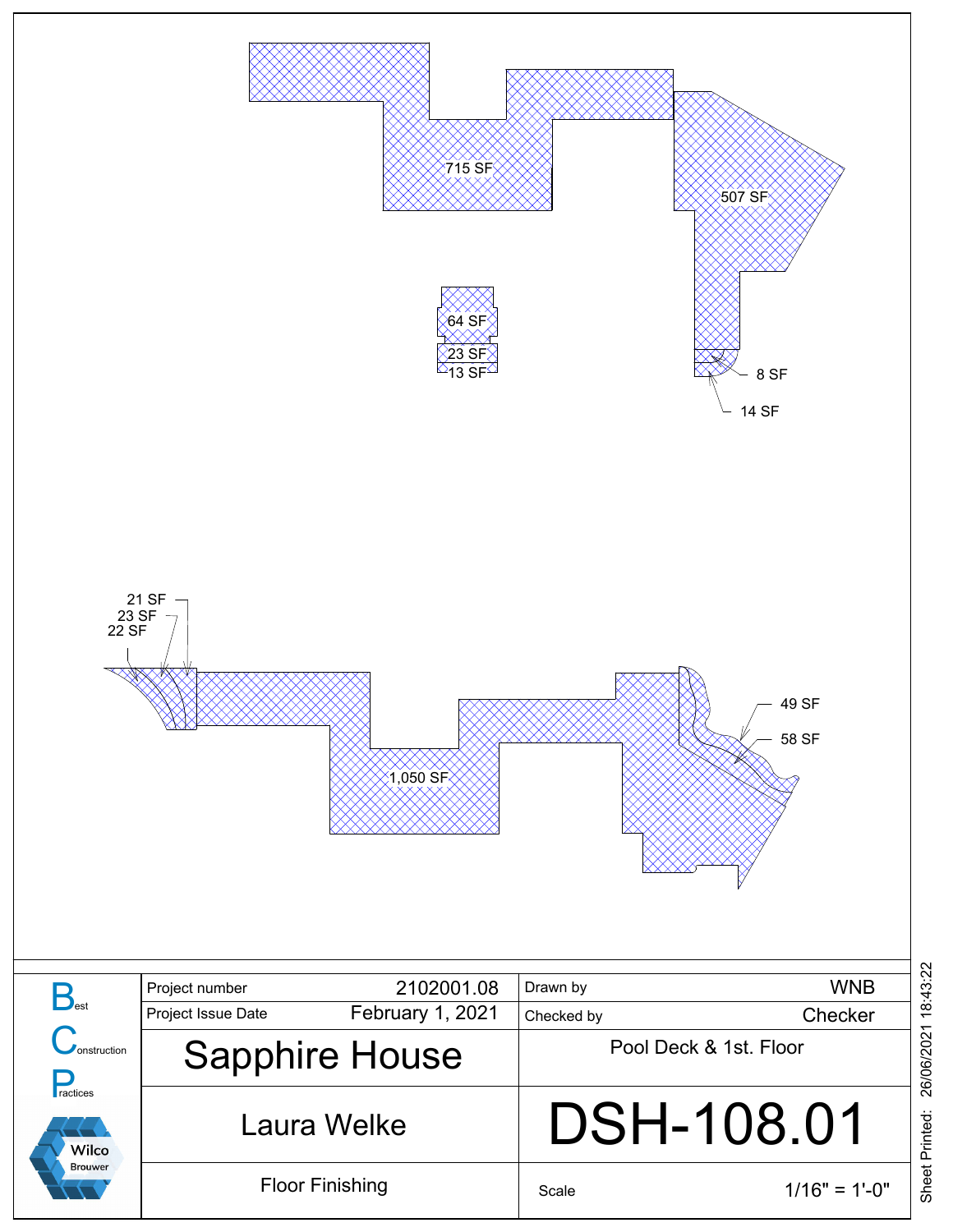



| <b>Floor Finishing</b>   |                       |                                                |             |            |
|--------------------------|-----------------------|------------------------------------------------|-------------|------------|
| Level                    |                       | Comments                                       |             | Area       |
| EL. -10' 8" -Pool Deck   |                       | Pool Deck & BBQ Area                           |             | 1048.7 SF  |
| EL. - 10' 8" - Pool Deck |                       | <b>Stair Treads BBQ Area</b>                   |             | 105.81 SF  |
| EL. -10' 8" -Pool Deck   |                       | <b>Stair Treads Fire Pit Area</b>              |             | 65.27 SF   |
| EL. 0' - First Floor     |                       | <b>Floor Entryway</b>                          |             | 63.1 SF    |
| EL. 0' - First Floor     |                       | Roof BBQ Area + Extension Kitchen door Landing |             | 506.2 SF   |
| EL. 0' - First Floor     |                       | <b>Stair Treads Entryway</b>                   |             | 35.07 SF   |
| EL. 0' - First Floor     |                       | Stair Treads Kitchen door Landing              |             | 20.82 SF   |
| EL. 0' - First Floor     |                       | Veranda 1st Floor                              |             | 714.11 SF  |
| EL. 11'-Second Floor     |                       | <b>Balcony Guest room</b>                      |             | 82.4 SF    |
| EL. 11'-Second Floor     |                       | Veranda 2nd Floor                              |             | 591.37 SF  |
| 3232.83 SF               |                       |                                                |             |            |
|                          |                       | 2102001.08                                     |             | <b>WNB</b> |
| $B_{\text{est}}$         | Project number        |                                                | Drawn by    |            |
|                          | Project Issue Date    | February 1, 2021                               | Checked by  | Checker    |
| nstruction               | <b>Sapphire House</b> |                                                | 2 nd. Floor |            |

Laura Welke

Floor Finishing

**P**<br>ractices

**Wilco Brouwer** 

## DSH-108.02

Scale